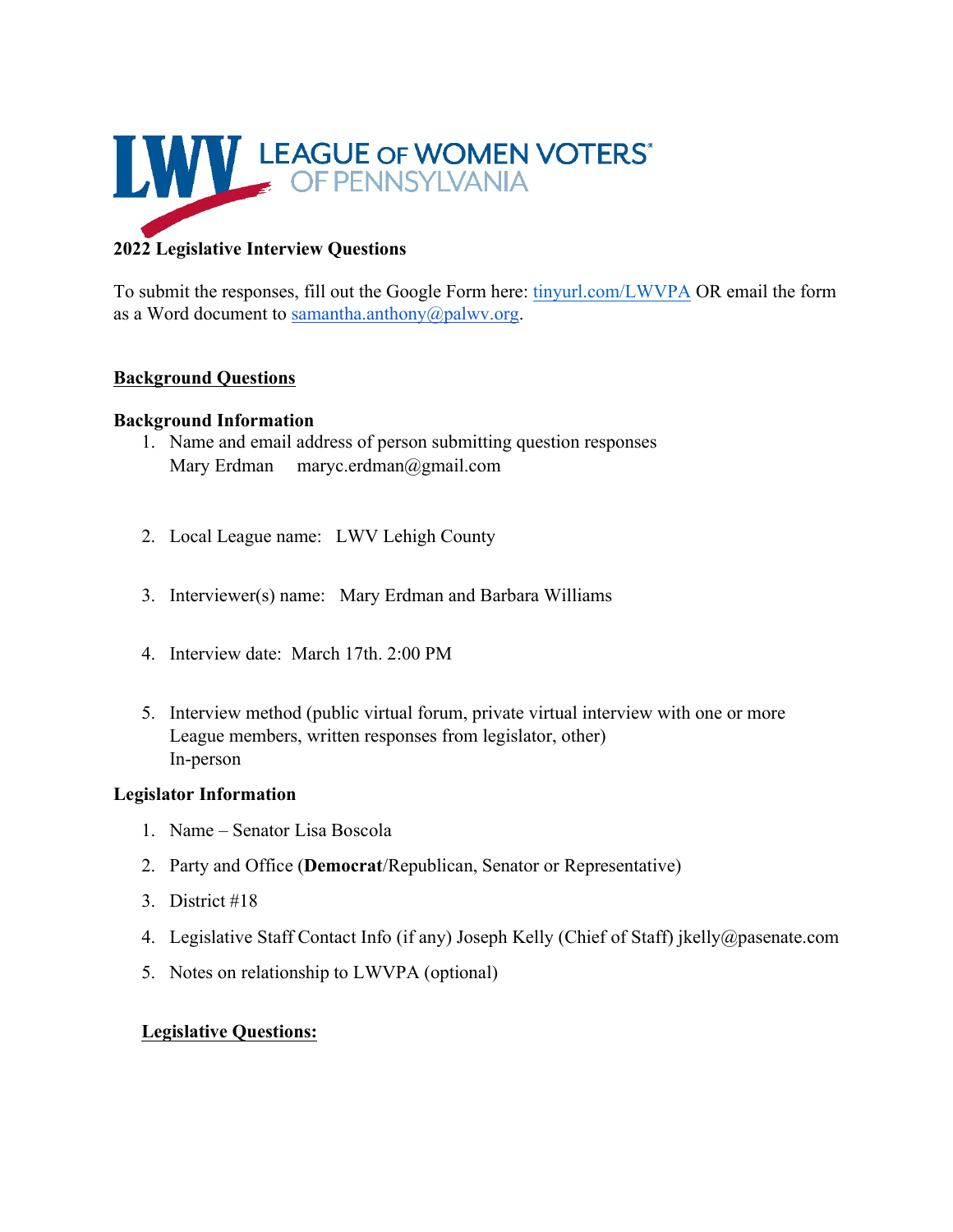### *Environmental Policy*

1. What do you see as the path forward to combating climate change in Pennsylvania?

**Climate change is real. We need to be aggressive to combat its effects but aware that the shift away from fossil fuels will be disruptive. As lawmakers, we need to find an appropriate balance to secure our planet**'**s future, while protecting our economy and security. You only need to look at what is happening in Ukraine to understand the importance of energy independence and Pennsylvania plays a tremendous role in America**'**s energy policy.**

**Two areas where I think we can do more. One on the generation side of the energy business is securing and enhancing our nuclear generation capabilities. Nuclear plants are clean and reliable. They are work horses in powering our grid. As we make the shift to potentially more electric vehicles it is more important than ever to have a reliable grid and nuclear energy generation plays a significant part in that. In the end, we need a diverse energy portfolio to support our ever-expanding grid, which needs to include new renewable sources, natural gas, and nuclear energy.** 

**Second, I mentioned it a bit above and that is expanding the availability of infrastructure to support a conversion to EV vehicles. Right now, I am working with my largest school district on funding opportunities to start to convert their diesel busses to EV busses. There is some front-end expense, and it can**'**t happen over-night but we have to start.**

**We saw during the early weeks and months of shutdowns – globally – during the spring of 2020 the numbers were crazy, people weren**'**t driving, smog and air levels cleared it was an instantaneous change almost overnight. I**'**m the number two sponsor on a bill, Senate Bill 435, which seeks to establish the clean transportation infrastructure act in Pennsylvania. Consumers are concerned about the availability to charge their EV vehicles. Right now, Pennsylvania does not have the infrastructure to support a large-scale conversion to EV**'**s. We need to make charging stations widely available and need to support businesses that have been built along our interstates prepare for the changes.**

**Consumers need to have faith that charging stations will be easily accessible and available when they are traveling.**

2. What are your plans to ensure cleaner water for all Pennsylvanians?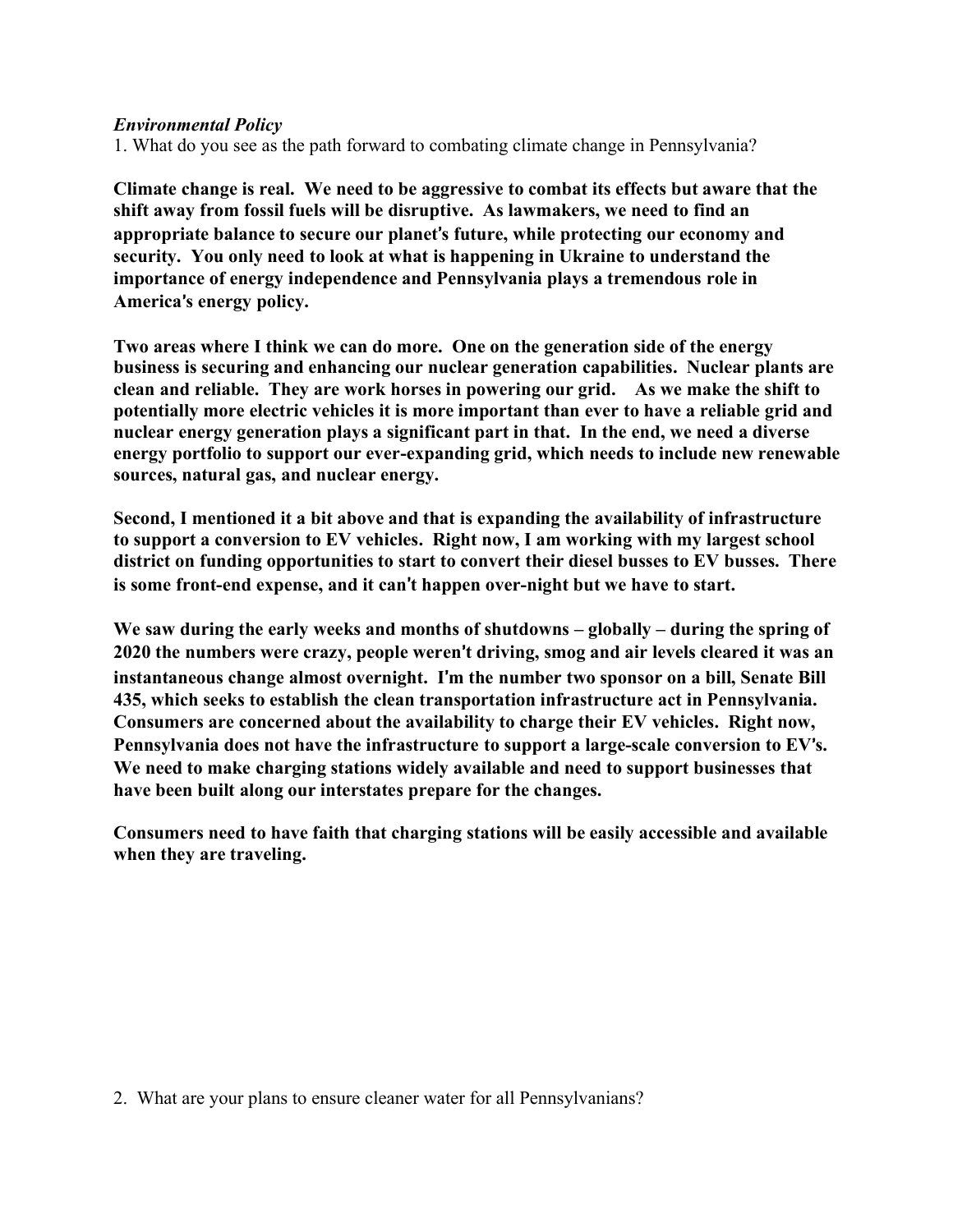I'm proud to be a sponsor of Senate Bill 525, which seeks to build on the success of the **Growing Greener programs by establishing a Growing Greener III program. Since its inception in 1999, the Growing Greener program has been a great success using grant funds to local governments and non-profits to conserve over 80,000 acres of threatened open space, restore hundreds of miles of streams and waterways, protect farmland, restore abandoned mine land back to natural habitat and provide drinking and wastewater treatment improvements. This program needs to be expanded. The bill was successfully reported from the Senate Environmental Resources and Energy Committee this past fall.**

**There is an old saying in government,** "**Show me your budget and I will tell you what your priorities are." We need to make cleaner water a priority and one way to do that is expand what we know works and that is the Growing Greener Program.**

#### *Social Policy*

3. What are your plans to address escalating gun violence across the state? The League is watching several pieces of gun safety legislation: HB 235 (SB 88) calling for comprehensive background checks, HB 1903 (SB 134) to allow for families to petition for temporary removal of guns from a person who is in imminent danger of harming themselves or others, and HB 1846 (SB 855) calling for firearm safety training for first-time purchasers. Each of these bills are stuck in the judiciary committee. Do you have plans to push along these gun safety measures in the coming year?

**The recent surge of gun violence in our inner cities is scary. We need to work with police and community organizations to develop programs that strike at getting illegal guns off the street. Guns that are illegally obtained either by stealing them or purchasing them on the black market are a significant issue with no easy legislative fix. We need to equip police with the tools and provide communities the resources to stop the flow of illegal guns into our neighborhoods. We need to make certain that violent criminals are put behind bars.**

**Finally, it is a question we will touch upon later, but funding our public schools through the Funding Formula will put more education dollars in these underserved communities. Improving our education outcomes and job opportunities in our inner cities will go a long way in reducing gun violence.** 

4. Currently in Pennsylvania, most schools are not receiving adequate funding, and most students do not have the resources they need to succeed. According to the state's benchmark, 277 Pennsylvania districts need more than \$2,000 more per student to adequately support their education. And the poorest districts in Pennsylvania need even more, creating vast inequities in education across the state. What will you do to make sure every student in PA has access to a high-quality public education, as granted by the State Constitution?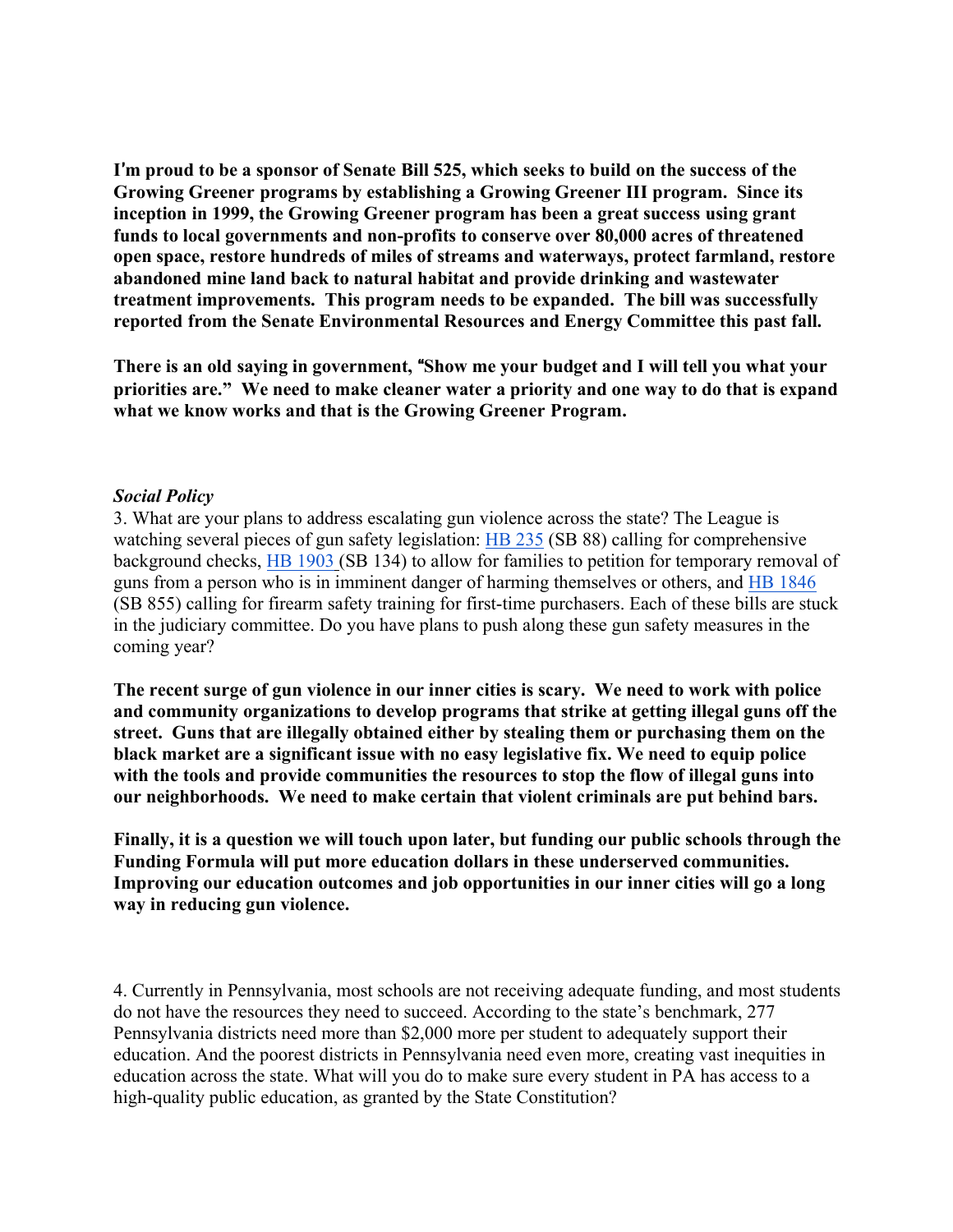**In Pennsylvania, too often your zip code determines the quality of your education and that needs to stop. When you look at our total spend in Pennsylvania on education we rank near the top: that is all in spending state, local and federal. Unfortunately, when it comes to equitable spending we rank near the bottom because we are too reliant on local property taxes. Students in the Commonwealth deserve adequate and fair funding. Education funding has not been appropriated fairly for decades. We need to make sure that our education spending goes through the Fair Funding Formula. I have introduced SB 123, which would expedite the school funding to go through the formula that was approved in 2014 by the Basic Education Funding Commission. We are all watching the court action concerning the inadequacy of our funding system that just wrapped up testimony before the Commonwealth Court. The decision in that case could have a significant impact on how the General Assembly addresses this issue.**

**My legislation seeks to expedite the use of the funding formula incrementally over a 4 year period. Year one would establish that 25% of all education dollars would be distributed through the new Fair Funding formula, with 75% continuing to be allotted through the Basic Education Formula. Year 2 would increase to 50%/50%, year 3 to 75%/25% and ultimately by year 4 it will reach 100% through the fair funding formula. Underfunded school districts are forced to either make cuts to needed education programs and/or increase local property taxes to make up the difference. We simply can't afford to knowingly underfund our school districts in this Commonwealth.**

#### *Government / Election Policy*

5. Do you believe our voting process is secure? Do you believe that there are widespread problems, and if so what are they?

**Let me state unequivocally that I know our voting process is secure. Act 77 was a tremendous bipartisan effort to improve access to voting and create a system that benefits every voter. I remain proud to be the prime sponsor of the bill that brought us mail-in voting.**

**I think people forget that mail-in voting in Pennsylvania passed long before COVID. The system was just starting out when COVID blasted it into overdrive. There is much bipartisan support for fixing some of the kinks that have become apparent.** 

**I was proud to be appointed to the Senate's Election Integrity and Reform Committee in 2021. It was incredibly informative and showed how we can work together to find common ground on some things that need to be fixed. This committee held hearings and heard testimony from other states and Pennsylvania's election officials.**

**Through the hearings it became apparent that we need to do a better job educating voters, judges of elections and election directs about changes to the Election code. It was borne out at the hearings that under tremendous pressure and too few resources our counties performed superbly during the 2020 election.**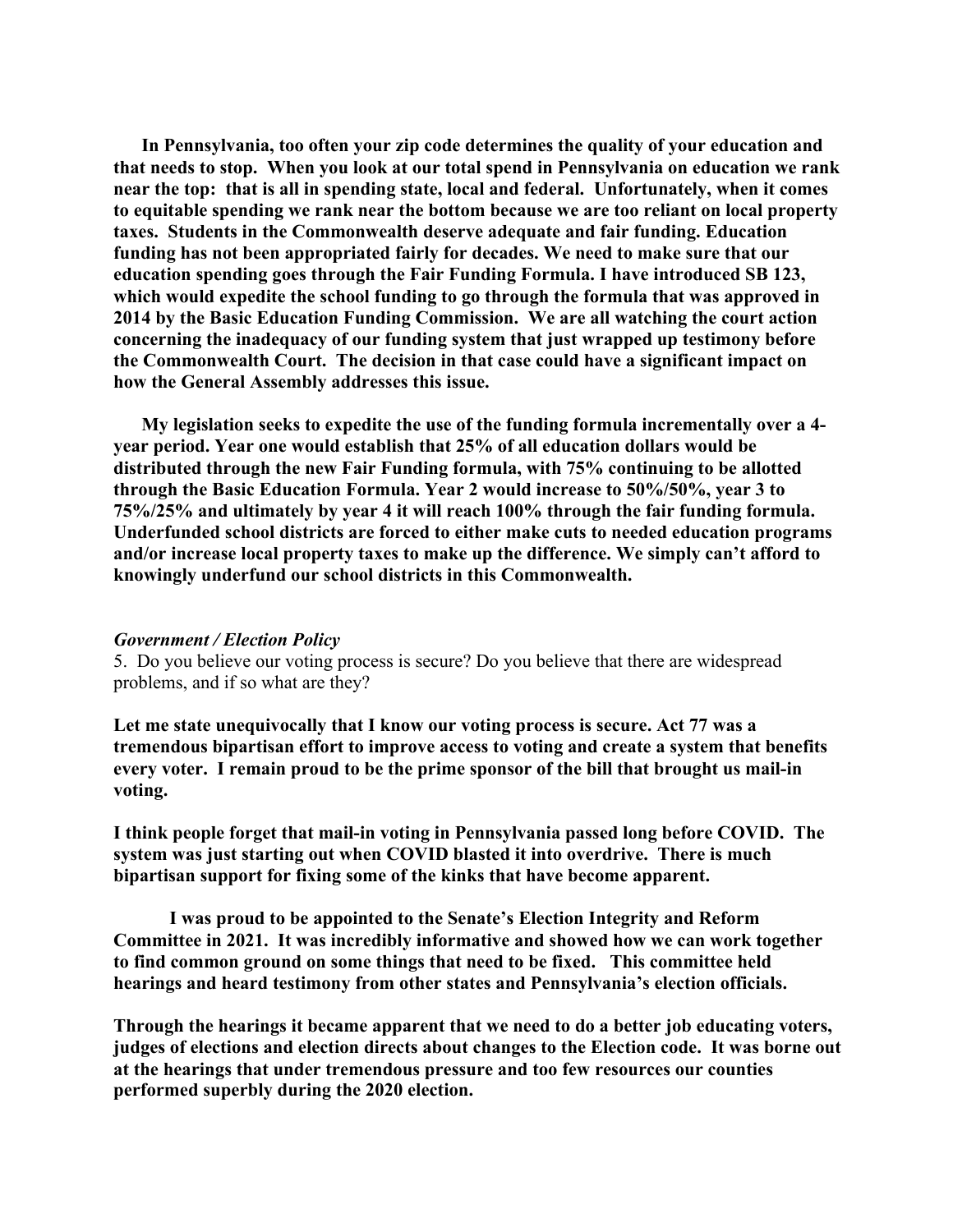**At the conclusion of the hearings, there was near universal agreement that counties need more time pre canvass mail-in-ballots. This will help counties run more efficient elections and will get more timely results. However, getting to an agreement on the nuts and bolts of the fix has proven difficult.** 

**We heard from officials from several states (Utah, Florida and Colorado) that have robust mail-in voting systems about the safety and security protocols they have in place. There were numerous recommendations coming out of the hearings, but there are a few I would like to highlight. We should look to establish a real-time reporting system of deceased individuals to county election offices from the Department of State with voter rolls updated monthly throughout the year and on a daily basis for the two weeks prior to a primary or general election. Similar to the processes in other states, all voter rolls should be cross referenced with the Electronic Registration Information Center (ERIC) system and all national, state and local data.**

**The Committee also recommended passing legislation clarifying the use of drop boxes and standardizing security measures around there use (24/7 video monitoring). Drop boxes were a hot button issue here in Pennsylvania, but in states like Colorado they actually put them in Walmarts to help with access in rural communities. We also heard that all counties should follow uniform procedures for the chain of custody of the ballots from the drop boxes to the counties' official counting centers. The mail-in ballots should also be under video surveillance at all times from when the ballots are received until they are counted.**

#### 6. Do you support voting by mail?

**Yes! I was the prime sponsor of the bill that became the Vote by Mail bill. Vote by mail is a tremendous convenience to the voters of Pennsylvania it is reliable, secure, and provoter. So yes, I am a supporter of voting by mail. What better way to vote than to vote at your own kitchen table where you can do real-time research and discuss candidates with your family.**

7. How would you make it easier for more qualified electors to vote? For example, lengthening the timeframe for early voting, or expanding voting hours at the polls.

**We need to ensure that everyone that is eligible to vote is permitted to vote. One issue that seems to come up regularly is the on-going struggle of counties being able to staff existing polling places on election day. Any expansion of polling hours, especially on election day needs to take into account staffing it. The nice thing about our mail-in voting system is it has one of the longest voting periods in the country. The General Assembly needs to protect that benefit to the voters.**